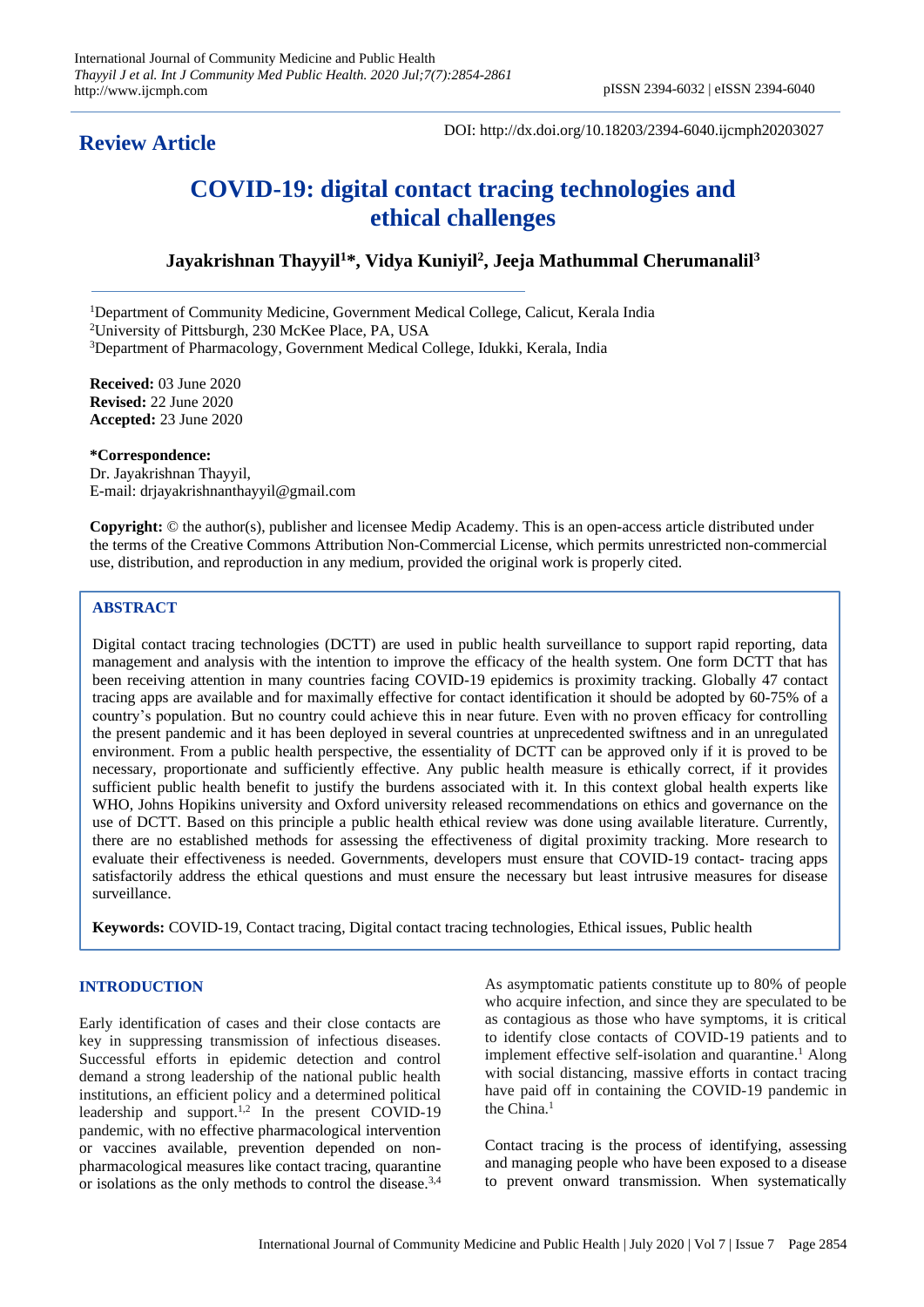applied it will break the chains of transmission and thus act as an essential public health tool for controlling out breaks.<sup>4</sup> Manual contact tracing (MCT) has been used till date, which involves collecting information from people who have tested positive and their contacts which include collection of personal information and data about the places they have been to and the people they have had contact with. MCT efforts use these data to uncover ongoing transmission, provide useful information tailored to the individual, and enable isolation and quarantine, as necessary.<sup>5</sup>

Digital technologies, including the use of artificial intelligence is being used in surveillance in addition to human resources. Digital contact tracing technologies (DCTT) are used in public health surveillance to support rapid reporting, data management and analysis in many countries with the intention to improve the efficacy of the health system.6-8 The Ebola and Zika virus epidemics have shown the utility of mobile health (mHealth) applications (apps).8-10 One form of digital technology for surveillance that has been receiving attention in many countries facing COVID-19 epidemics is proximity tracking, a new tool for contact tracing. It measures signal strength to determine whether two devices e.g. smartphones were close enough together for their users to spread the virus from an infected person to an uninfected person. If one user is infected, others who have been identified as within proximity of the other person can be notified, and thereby take appropriate steps to reduce health risks to themselves and others.<sup>11</sup> Once they are installed on a cell phone, they can alert the person if they have spent time near someone who was tested positive with the virus. The individual can then take appropriate measures such as self-isolation depending on the local guidelines of the country. Corresponding to the incubation period of COVID-19 prompt alerts are given up to two weeks.<sup>8</sup> Furthermore, data generated by DCTT could be useful for researchers to prepare for future COVID-19 outbreaks and to assist general preparedness for future epidemics and pandemics.<sup>5</sup> Singapore and Israel have shared their app source code with researchers.<sup>13</sup>The DCTT, like SARS CoV-2 virus, is a new tool in public health with no proven efficacy. It has been deployed in several countries at unprecedented swiftness and in an unregulated environment.<sup>4,5,12</sup> In this context, a public health ethical review was done using available literature.

## **RELEVANT DIFFERENCES BETWEEN MCT AND DCTT**

The pros and cons of both manual and digital contact tracing are summarized below. There is a significant amount of evidence regarding the effectiveness of manual contact tracing (MCT).<sup>5</sup> DCTT, being a novel technology lacks compelling supportive evidence. DCTT interact with all users regardless of circumstances, meanwhile MCT only involves individuals who are confirmed or suspected to have the virus and not the general public.

MCT functions through human-to-human interactions with an opportunity to clarify doubts, misconceptions, address concerns and express sympathy. DCTT could potentially communicate to a certain extent, but lacks other human capabilities and characteristics. MCT's are with fewer intermediaries and fewer entities handling data so privacy can be maintained. Whereas there are several intermediaries in DCTT like the mobile network operators and technology developers. There is also connected with relevant data continuously so any problems can identify and improve it timely and functionally. In these contexts, DCTT has been proposed as a potential compliment rather than a replacement for MCT.4,5 Because DCTTs are so new, very little is known about their actual utility to public health authorities for controlling the present pandemic. Although multiple countries that have had success in greatly reducing transmission of SARS-CoV-2 have included DCTT in their response, these countries have employed multiple simultaneous approaches to controlling the virus, including MCT and it is difficult to disentangle what made those responses successful.<sup>5,12</sup>

Both have got its own limitations.<sup>13</sup> Historically, limitations of MCT's are well known. It is very resource intensive and has feasibility, accessibility issues. A white paper on the limitations of DCTT was recently published and it includes the following information.<sup>14</sup> This technology cannot capture all the situations in which a user may acquire COVID-19, and it cannot replace traditional MCT in public health or outreach which is usually done over the phone or face to face. DCTT applications can only be effective in terms of providing data to help with the COVID-19 response when they are fully integrated into an existing public health system and national pandemic response. Such a system would need to include health services personnel, testing services and the MCT infrastructure.4,13 Thus, in the present scenario, digital proximity tracking applications could play a useful role in supporting contact tracing for COVID-19. A report from Iceland, a country with the highest public download rate of any DCTT app thus far, suggests that DCTT, compared with methods of MCT , such as phone calls was more effective in control of COVID-19.<sup>5</sup> But currently, there are no established methods for assessing the effectiveness of digital proximity tracking. $4,13$ However, with time and by the use of artificial intelligence (AI), it is possible that the technology could overcome the differences and may replace MCT.<sup>5</sup> More research to evaluate their effectiveness is needed and, ultimately, robust methodologies need to be developed for this purpose. If such technologies do not prove effective against COVID-19, then the technology should be phased out.<sup>4</sup>

## **COVID-19 DCTT: GLOBAL STANDARDS**

COVID-19 DCTT apps have been inspired by the experiences of South Korea and Singapore. The former is regarded as a model as the authorities in Korea claimed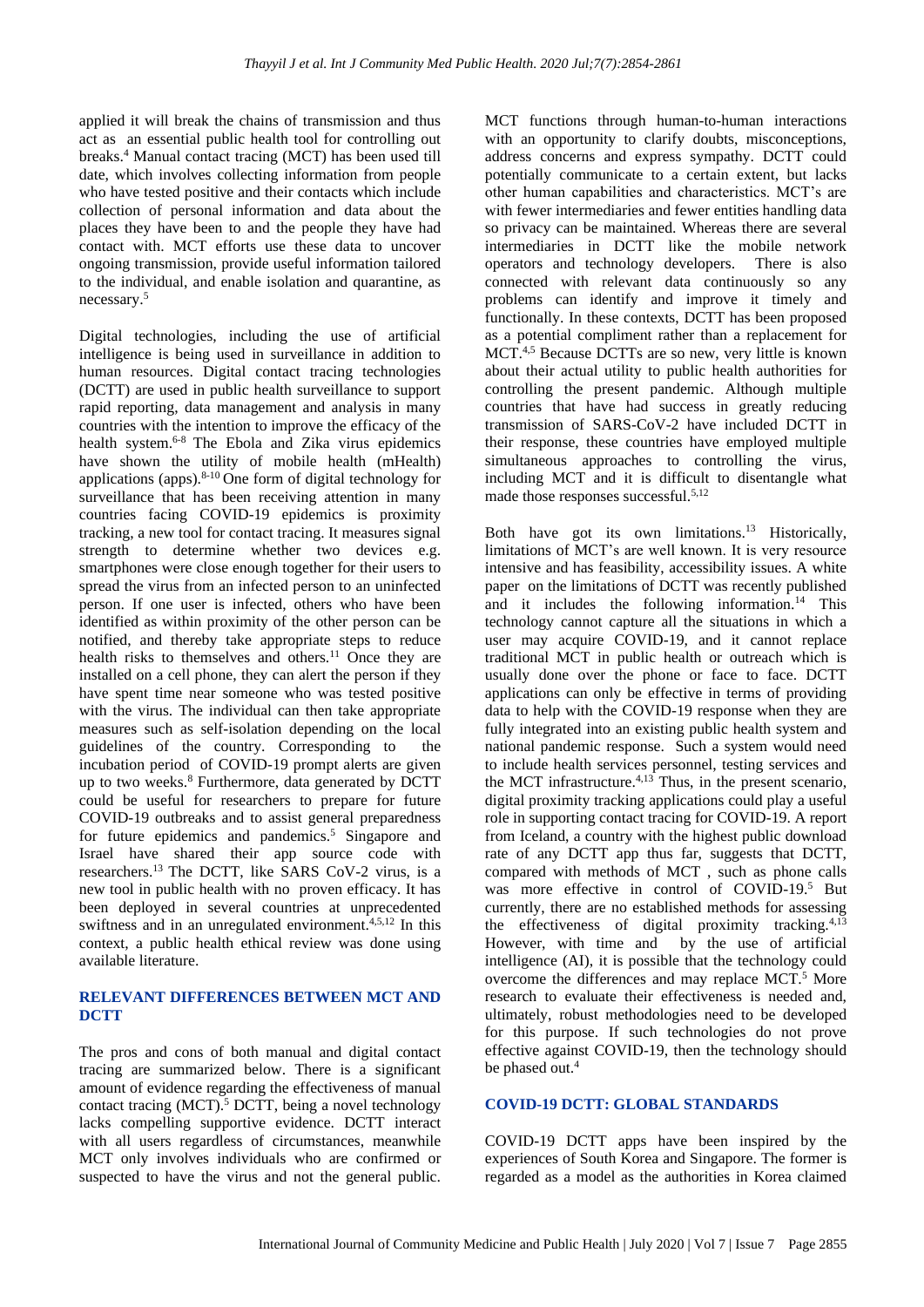that it avoided severe lockdowns.12,15 As of May, 47 contact tracing apps are available globally.<sup>12</sup> WHO was used to classify the app functions under the categories of the clients (general public), health workers, health system managers and data services.<sup>16</sup> Despite the pandemic's global nature, countries are developing apps independently, and there are no global standards. Like any health-care intervention, coronavirus apps need to conform to the highest standards of safety and efficacy. $8,15$  Even if a digital proximity tracking application works in one country, these technologies may only be effective in other countries with sufficient technological infrastructure and safeguards to ensure ethical use. First, a country must already have widespread diffusion of smartphones or other appropriate devices and internet access. Recent studies have estimated that a digital proximity tracking technology should be adopted by 60-75% of a country's population to be maximally effective for contact identification.13,16,17 For uniform use for all countries, enabling environment for the use of DCTT need to develop a uniform global standard and technologies acceptable to all.<sup>4</sup>

#### **COVID-19 DCTT IN DIFFERENT COUNTRIES**

*South Korea:* Corona 100m app shares location and time to authorities along with CCTV to monitor their movements. Route taken by the infected patients will be published online.<sup>12,18</sup>

*Singapore:* Trace together app requires users to check in to public places using their national identity card or by scanning a QR code with their phone. Only 20% of the population of Singapore have it which means that in any encounter between two randomly chosen people, there is only a 4% chance that both will have the app.<sup>12,15,19</sup>

*India:* Aarogya Setu app which uses a phone's Bluetooth and location data and lets users know if they have been near a person with COVID-19 by scanning a database of known cases of infection in 500 meters proximity. The calculated risk is then shared with the government. $20$ 

*China:* Alipay health code app assigns a digital QR code to each user, which is color-coded red, amber or green to indicate that person's quarantine status and thus their ability to move around. $12,19$ 

*Hong Kong:* People quarantined must wear an electronic bracelet that shares their location with local authorities through an app. $12,19$ 

*Australia:* COVID safe app have had close contact with tests positive for COVID the health officials will be contacted, it is working on centralized mode.<sup>19</sup>

*Egypt:* COVID app, uses a phone's location services to alert users if they have been near anyone with COVID-19.<sup>19</sup>

*Germany:* Germany's app will store coronavirus data on individuals' phones test results are sent as alerts to the phone. The app was initially centralized but later decentralized due to protests.<sup>12,19</sup>

*Poland:* Prote GO app through which citizens in quarantine are required to send geo tagged 'selfies' to the police to prove they are at home.<sup>19</sup>

*United Kingdom:* NHSX apps works only with iOS devices and incompatible with older android devices ask users to self-report their symptoms. $12,20$ 

*Norway:* Smittestopp app relies on the user having a formal diagnostic test. Records indicate only 1.43 million downloads in a population of  $5.5$  million.<sup>12,19</sup>

*Argentina:* Ministerio de Salud *app* ask users to selfreport their symptoms and direct them to treatment centers.<sup>12</sup>

*Italy:* Immuni app can be downloaded voluntarily. It sends notification to users when coming in contact with positive persons, its launch was delayed due to protests regarding concerns of privacy breach.<sup>19</sup>

## **PUBLIC HEALTH AND ETHICAL PERSPECTIVES OF DCTT**

As per the WHO guidance report, the effectiveness of DCTT to assist contact tracing remains unknown.<sup>4</sup> The current technological plurality in the absence of robust data exchange mechanisms and coordination, can be detrimental for technology-assisted contact tracing.<sup>13</sup>

From a public health perspective, the essentiality of DCTT can be approved only if it is proved to be necessary, proportionate, sufficiently effective , timely, accurate and popular( acceptable, affordable, accessible) and if it used for prevention but not as a passport permit to work.<sup>12</sup> Proximity indicator of two individuals in DCTT may not be always indicate the infection risk. They may be in the same space physically separated by a thin wall or may be on different floors of the same building. Thus, there are chances of false positivity leading low sensitivity. Similarly, people located in highly dense areas will get high positivity rates. This may create panic and may compel them to remain in quarantine which may adversely affect their job and thereby the economy along with stigmatization and rejection from people in their local neighborhoods.<sup>12,21</sup> A review in Lancet state that in long term consequences following such situations will affect the health-care system that administered the quarantine and the politicians and public health officials who mandated it.<sup>21</sup> Furthermore, people not using the app will not report their proximity or chances of infection increasing chances of higher reporting of false negatives (low specificity) leading to a false sense of safety which poses an increased risk.<sup>12</sup> Some high risk people may use or turn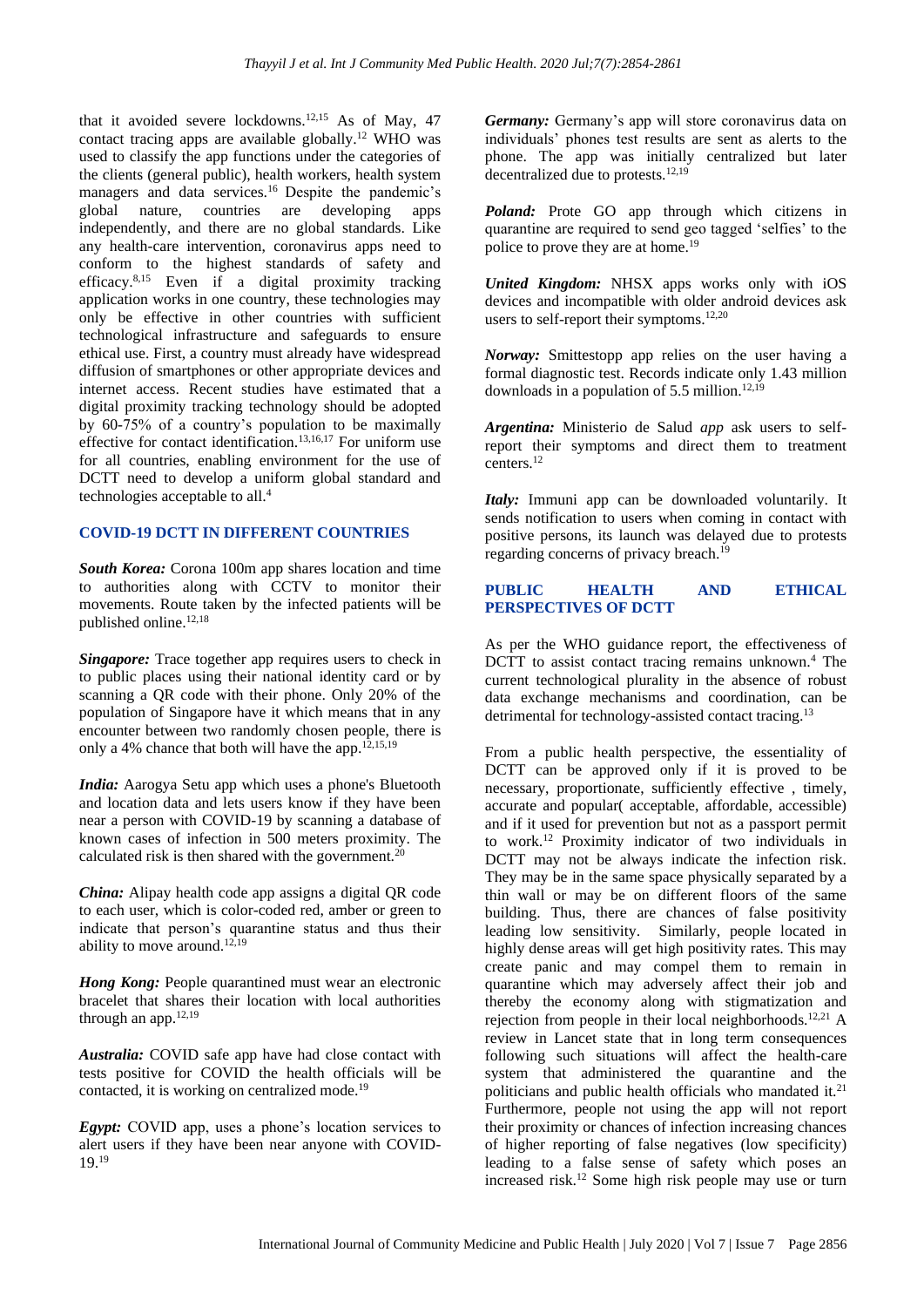off the app selectively (e.g. while meeting others) which also leads to false negative reporting. It was reported that the COVID app had elicited a false sense of security or drive demand for COVID testing from Belgium which lead to the suspension.<sup>22</sup>

Equity and fairness in distribution of DCTT will also affect its effectiveness especially in countries reported to have lower use of smartphones and/or erratic access to technology. Here older people, disadvantaged or lower socioeconomic groups are less likely to own smartphones or use old phones without the required capabilities. They are also disproportionally experiencing higher rates of morbidities.<sup>5</sup> Communities with disparities will be hit hardest by the pandemic and will likely not gain as much benefit from DCTT due to lesser access. DCTT is being used by different platforms in various regions which results in incompatibility. To negate this, European countries have adopted a uniform criterion.<sup>23</sup>

Generally, any public health measure is ethically correct, if it provides sufficient public health benefit to justify the burdens associated with it. Key ethical questions concern the features connected with DCTT are whether/what/ how data on individuals should be collected and shared with public health authorities, how to ethically encourage the use of DCTT, what kind of support and equity-promoting measures should accompany the use of DCTT, how to structure the governance and oversight of  $DCTT$ <sup>2-5</sup> Use of this data may threaten fundamental human rights and liberties during and after COVID-19 pandemic. There is also a broader concern that the private companies, through their service platform may capture data with government and share it for commercial purposes or may permanently integrate this application in their products within public health infrastructure. Thus, there is a need for policy, law and oversight mechanism in DCTT.<sup>4</sup> In this context global health experts like Johns Hopikins university and Oxford university released recommendations on ethics and governance on the use of DCTT developed to fight COVID-19.<sup>5,19</sup> To provide guidance factors involved in DCTT to practice ethical, appropriate use following 17 principles have been identified by WHO which has been published in May which will be discussed in the paper. $4$ 

#### *Time*

All measures shall be temporary in nature and limited in scope. Current monitoring and surveillance powers only continue for as long as necessary to address the current pandemic. Measures should be fully withdrawn at the earliest moment after the epidemic has ended locally. $4,12$ To the extent technically feasible, any technological system created should be dismantled at the end of the pandemic.<sup>4</sup>

According to this criterion before adopting DCTT the government should state the conditions under which the period of time the identifiable data will be stored, the

program will be terminated as per the 'sunset clause' in advance.<sup>5</sup>

#### *Testing and evaluation*

Every effort should be made to test the technologies prior to widespread use to ensure they function as intended, are technically robust, and have no security flaws. The evaluations should be conducted by an independent agency or research body and should be published.<sup>4</sup> Evidence of effectiveness, appropriateness and acceptance should be produced before implementation. Contrary to this, the China has declined to explain the working of DCTT used there.<sup>19</sup>

#### *Proportionality*

The gravity of the situation justifies the potential negative impact.<sup>12</sup> Collection and processing of personal data and health data shall be proportionate and provided by law (a) justified by legitimate public health objectives; (b) suitable to achieve the intended goal; (c) necessary; and (d) reasonable and proportionate to the aims pursued.<sup>4</sup> The least intrusive (privacy-preserving) measures should always be preferred for an application's design, including avoiding the use of physical location (geographic position) tracking for digital proximity tracking.<sup>4</sup>

#### *Data minimization*

DCTT shall be limited to the minimum necessary amount of data that is needed to achieve the public health objective. Thus, data collection should not require the identity or location data of a user, or a time stamp of a proximity event (though the date of a proximity event may be useful). Data collected, retained and aggregated must be limited in scope.<sup>4</sup> There is uncertainty about the potential harms and benefits of collecting and sharing location data; so mandated use of location is not justifiable. When identifiable location data are made public, personal and private information will be revealed.<sup>5</sup> In South Korea and India DCTT include location mapping, the benefit of which will be that they will fill the memory gaps of people and help to identify other people with them at that location so the contact tracers can reach them to include in the list.<sup>5,19,20</sup> On the flip side, this may intrude on the privacy of a person's activities and possibly impose a taboo on the place where the person contracted COVID.

#### *Use restriction*

The sale and use of data for commercial purposes or advertising activities should be strictly prohibited. The sharing of data with government departments, agencies or third parties that are not involved in the public health response like law enforcement or immigration departments should be prohibited.4,12 Considering the above principles it might be feared that the surveillance capacity in COVID-19 response sets an unwelcome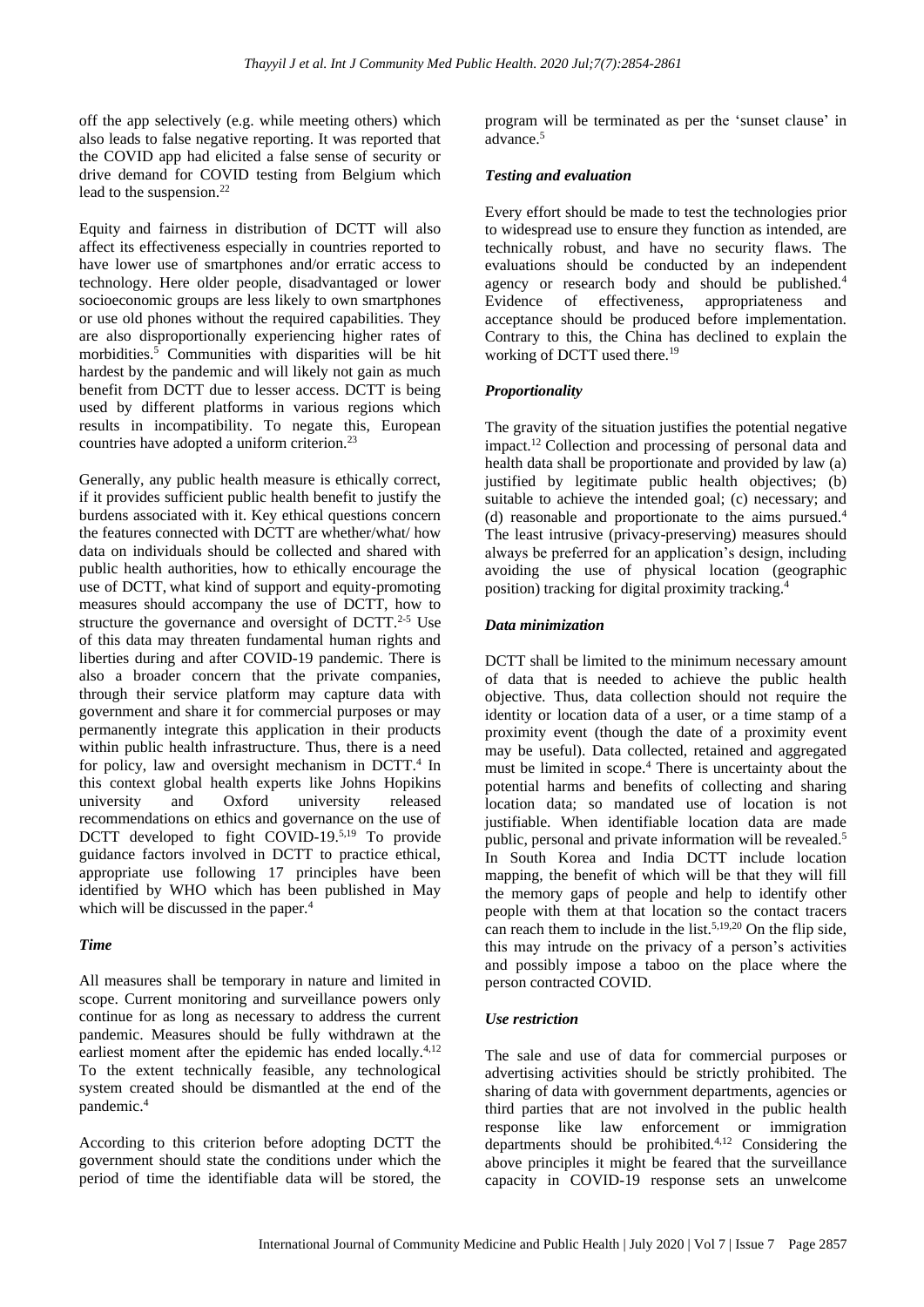precedent for future use of personal data so protection must be put in place to prevent "surveillance creep".<sup>3-5</sup> The surveillance technologies/capacities should not be permitted to use beyond public health purposes, beyond the time of pandemic; which are applicable to state and corporate actors.12,19 Efforts should be made to assure that the data of a particular group (immigrants)/community (religion) will not be misused or made available to those outside public health or future use in another contexts like law or immigration inforcement.<sup>5</sup>

#### *Voluntariness*

An individual's decision to download and install DCTT, should be voluntary and informed. Governments should not mandate use of such an application. No individual should be denied services or benefits from either a government or private parties for refusing to use an application, including the right to use health services. An individual should be free to turn off the application at any time and should be free to delete the application at any time, without any consequences.<sup>4,12</sup> DCTT was implemented without explicit voluntary agreement in China, Israel and India.5,20 In India, it is mandatory to use it for certain areas, government and private employees and it is used by more than 100 million users. In Singapore it is voluntarily used by 20% of the population and in Norway by 30% of the population. In European union, following protests from human right activists, the DCTT has now been made voluntary.<sup>12,19,20</sup> WHO advises that additional incentives or inducements should not be offered to individuals who download and use such an application.<sup>4</sup> Others opined that there is an inherent incentive behind the technology i.e. the promise of more lives saved, faster pandemic recovery, reduction or elimination of blanket physical distancing to be realized.<sup>5</sup> They suggests that small incentives like small monitory token, free or discounted mobile phone service for a period of time, mobile phone credit are ethically acceptable.<sup>5</sup>

#### *Transparency and explain ability*

Data collection and processing shall be transparent, and individuals shall be provided with concise and readerfriendly information in clear and unambiguous language regarding the purpose of collection, the types of data collected, how data will be stored and shared, and how long data shall be retained.

There should be full transparency about how the applications and application programming interfaces (APIs) operate, and publication of open source and open access codes.4,12 Individuals should also be provided with meaningful information about the existence of automated decision-making and how risk predictions are made.<sup>4</sup>

They should be sufficiently informed, which should be done by coordinated public engagement campaigns and there should be a meaning full mechanism for users' consent.<sup>5</sup> Following this principle, India and many countries in the EU have made DCTT an open source.<sup>20,22</sup>

#### *Privacy-preserving data storage*

There are differing views as to whether data storage should be decentralized or centralized. A centralized app will collect pseudonymized data from users' phone to a central data base like National health agency where the contacts are matched. Decentralized approach matched contacts on the user's device.5,13 India, Australia, Singapore and China continue to follow a centralized approach.8,20 As mandated by EU, Apple and Google are developing a common interface to support apps that do not require central data storage.<sup>12,20</sup> There is an emerging consensus, including opinions issued recently by several data protection authorities, that decentralized approaches enhance privacy, since they provide users with greater control. The collection and use of such data by health authorities can therefore be limited to what is strictly necessary for the operation of a DCTT.<sup>4</sup> Since identification of a COVID-19 positive person could potentially result in stigma and discrimination, data collected must not be made publicly available by including identifying information.<sup>5</sup>The South Korean app uploads the video of persons tested positive online against this principle.<sup>19</sup>

#### *Security*

Every effort should be made to ensure high security, including encryption, applications, servers, networks, services involved in collection, transmission, processing and storage. Applications should be subject to third-party audits and penetration testing, and developers should publish full details about their security protocols.<sup>4</sup> Many countries do not seem to be following these measures.<sup>19,20</sup>

#### *Limited retention*

Data retention shall be limited to the period of the pandemic response, except for the purposes of research or epidemic planning. Data used for research purposes or epidemic planning should be aggregated and anonymized where possible. Where aggregation of data is not possible for research purposes, such exceptions should be justified, and all such data should still be anonymized. Data collected for public health purposes related to COVID-19 shall be deleted following the pandemic.<sup>4</sup>

#### *Infection reporting*

The reporting into a digital proximity tracking application that a user has tested positive for COVID-19 could be done through several channels. In any scenario, notification of the application should require the consent of the individual. In one scenario, a user could self-report an infection to the application. Alternatively, upon a patient being confirmed as positive for COVID-19, a medical professional could notify the digital proximity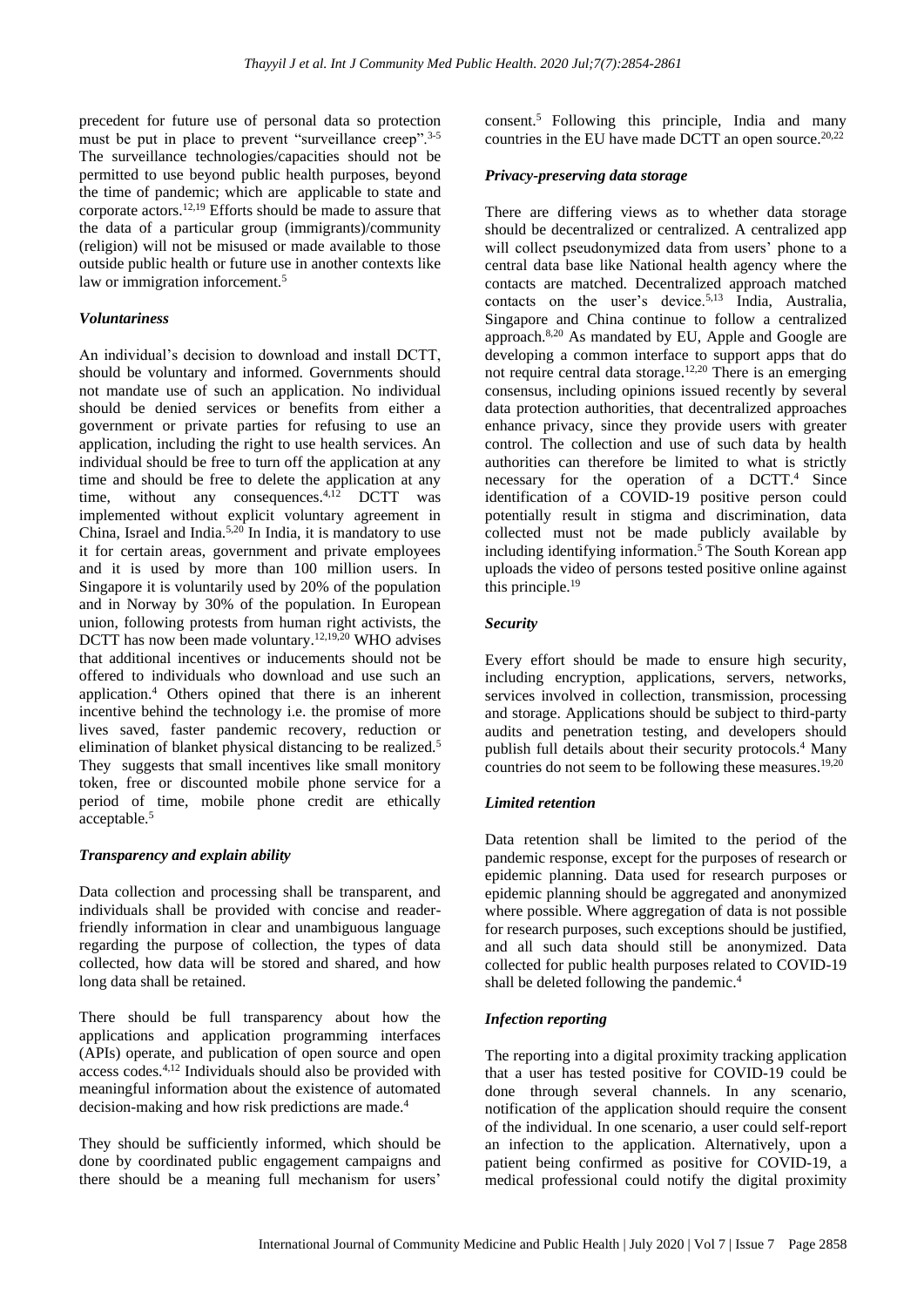tracking application.<sup>4</sup> After notification the system should provide arrangements for testing and treatment facilities.5,12 Failure to test lead to pausing of DCTT in Belgium.<sup>22</sup> Stigma of users may result from any individual identified COVID positive from neighborhood, area becoming hot spot by many positive people living in that area or having visited that area.5,12 This false positive reporting may also lead to blaming of a particular group in that area.<sup>5</sup>

#### *Notification*

Notification of individuals who may have been in contact with a person infected with COVID-19 could, for example, be delivered directly by an application to close contacts. The notification of other users must preserve the privacy of the infected individual. Users who receive a notification should receive information on the steps they should take. This should be provided in clear, accessible language and explain the options that users have. This information should be provided in several languages and be accessible to people with disabilities.<sup>4</sup> Users should be able to consent as to whether they wish to have the health authorities contact them for follow-up (for e.g. testing), including disclosure of their contact information to the health authorities. A user who has been notified by an application should not be penalized, punished or denied medical services or economic benefits for failing to follow instructions provided by the application.<sup>4,12</sup>

#### *Tracking of COVID-19 positive cases*

After an individual who uses a DCTT application tests positive for COVID-19, the application should not be used to track that individual's movements during his or her period of infection and recovery, including who that individual may encounter thereafter.<sup>4</sup> This is in context of purpose of contact tracing, but many countries are not following this principle.  $20,22$ 

#### *Accuracy*

Algorithmic models used to process data and assess risk of transmission must be reliable, verified and validated. Such applications should be open to testing by third parties and risk models should be developed with epidemiologists to establish parameters for duration and proximity before a contact is recorded and should be adjusted and improved over time. Data quality should be assessed for biases to avoid any adverse effects, including giving rise to unlawful and arbitrary discrimination.<sup>4</sup> DCTT does not include detailed data as in MCT and may be in accurate as people may enter incorrect information which may affect it's efficacy.<sup>5</sup> If the program is not calibrated well may overly inclusive may create false positive leading to distract public health efforts. Similarly, congregate settings could receive frequent notification s which may result in their in ability to leave quarantine for a long time to be remaining at home.<sup>5</sup> The

sensitivity, specificity and positive predictive value of the tool should be evaluated.

#### *Accountability*

Individuals must be given the opportunity to know about and challenge any COVID-19 related measures to collect, aggregate, retain and use data. Individuals subjected to unwarranted surveillance must have access to effective remedies and mechanisms of contestation and safe guarded against abuse.4,5 For this, a cyber data protection law should be formulated in connection with the pandemic.<sup>23,24</sup>

#### *Independent oversight*

The knowledge about SARS-CoV 2 and COVID-19 is still evolving and there are crucial gaps in our understanding.5,25 There should be an independent oversight body established to examine the ethical and human rights aspects, of both the public agencies and the businesses that design, develop and operate DCTT. The existence of agreements between government and business, and information necessary to assess their impact on privacy and human rights, must be publicly disclosed, along with sunset clauses and oversight. Such oversight must ensure that any use of the applications by governments is firewalled from other government functions and, from other business and commercial interests.<sup>4</sup>An oversight body must also have access to all information necessary to ascertain that digital proximity tracking measures are necessary and proportionate to their impact and effectiveness. An oversight body should also monitor the collection and use of data to ensure they are consistent with laws and regulations existing in the country. Finally, the body should remain in place after the end of the pandemic to ensure that any DCTT that have been implemented are fully dismantled.4,5,12

#### *Civil society and public engagement*

Civil society can play a crucial role in holding governments and companies accountable for the deployment and operation of DCTT. COVID-19 related responses that include data collection efforts should include free, active and meaningful participation of relevant stakeholders, such as experts from the public health sector, civil society organizations, and the most marginalized groups. This participatory approach is not only mandated from an ethics perspective, it will also enhance buy-in, voluntary participation and compliance.<sup>4</sup> It was observed that people are willing to use DCTT when potential benefits are well communicated (e.g. lifting lock downs/community distancing measures), and data transferring , apps distribution by public health agencies rather than tech company or insurer.<sup>5</sup> DCTT should align with local culture and connect with vulnerable populations. Proper information campaigns and human follow-up after issuing app warnings are vital. It is also important to ensure that the media accurately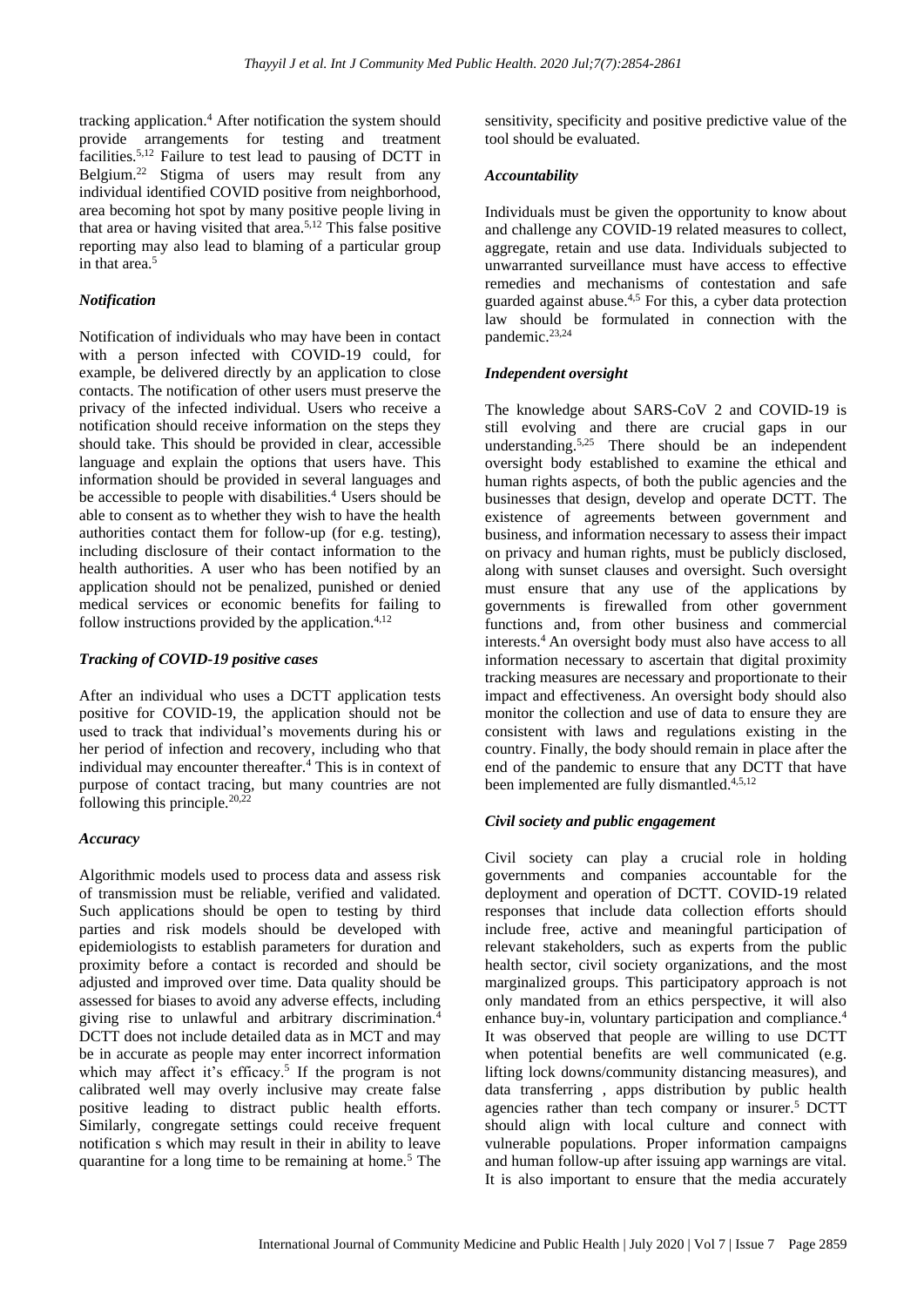relays the relevance of the apps. Contact tracing apps should be available and accessible to any one irrespective of technology needed or their level of digital literacy.<sup>8,12,25</sup>

#### **CONCLUSION**

The efficacy of contact tracing apps has not yet been proved. Hence, DCTT cannot replace manual contact tracing and other public health measures. The efficacy of such an app is dependent on other factors such as public health measures taken by that country. At the best, it can be a complementary tool in the future. Even in a crisis, a 'try-everything' approach is dangerous when it ignores the real costs, and the opportunity costs of not devoting resources to something more important. With community transmission in all countries it is time to recognize that travel ban and mandatory quarantine alone cannot end the outbreak. Newer and efficient constructive tools are needed.

Ethical preparedness is an important component of the plan for dealing with public health emergencies or outbreaks, because it helps ensure best standards and quality of deliverables without any compromise on human safety and the ethical values. Like any health care intervention, COVID-19 apps need to conform to the highest standard of safety and efficacy along with ethical evaluation. Lack of consideration of ethics could erode trust in the government and public-health services. Governments, developers and deployers must ensure that COVID-19 contact tracing apps satisfactorily address the above ethical questions and governments must ensure the necessary but least intrusive measures for disease surveillance.

*Funding: No funding sources Conflict of interest: None declared Ethical approval: Not required* 

## **REFERENCES**

- 1. Chen Y, Wang A, Yi B, Ding K, Wang H, Wang J, et al. The epidemiological characteristics of infection in close contacts of COVID-19 in Ningbo city. Chin J Epidemiol. 2020;41(0):1.
- 2. Koplan JP, Jones BD, Tsang T, Wang Y. Public health lessons from severe acute respiratory syndrome a decade later. Emerg Infect Dis. 2013;19(6):861-5.
- 3. Responding to community spread of COVID-19: Interim guidance; Geneva; World Health Organization; 2020.
- 4. Contact tracing in the context of COVID-19: interim guidance. Geneva; World Health Organization; 2020. Available at: https://apps.who.int/iris/handle/10665/332049. Accessed on 21 May 2020.
- 5. Kahn, Jeffrey, Hopkins J. Project on Ethics and Governance of Digital Contact Tracing Technologies. Digital Contact Tracing for Pandemic

Response: Ethics and Governance Guidance. Johns Hopkins University Press; 2020.

- 6. Wong, Zoie, Zhou, Jiaqi, Zhang, Qingpeng. Artificial Intelligence for infectious disease Big Data Analytics. Infection Disease Health. 2018: 24.
- 7. Wood CS, Thomas MR, Budd J, Thompson MTP, Herbst K, Pillay D, et al. Taking connected mobilehealth diagnostics of infectious diseases to the field. Nature. 2019;566:467-74.
- 8. Danquah LO, Hasham N, Farlane MM, Conteh FE, Momoh F, Tedesco AA, et al. Use of a mobile application for Ebola contact tracing and monitoring in Northern Sierra Leone: A proof-of-concept study. BMC Infect Dis. 2019: 19.
- 9. Ahmadi S, Bempong NE, Santis DO, Sheath D, Flahault A. The role of digital technologies in tackling the Zika outbreak: a scoping review. J Public Health Emerg. 2018;2:1-20.
- 10. Schwind JS, Wolking DJ, Brownstein JS, Mazet JA, Smith WA, Smith WA. Evaluation of local media surveillance for improved disease recognition and monitoring in global hotspot regions. PLoS One. 2014;9:110236.
- 11. Crocker A, Opsahl K, Cyphers B. The challenge of proximity apps for COVID-19 contact tracing. Electronic Frontier Foundation; 2020. Available at: https://www.eff.org/deeplinks/2020/04/challengeproximity-apps-covid-19-contact-tracing. Accessed on 7 May 2020.
- 12. Morley J, Cowls J, Taddeo M, Floridi L. Ethical guideline for COVID-19 tracing apps. Nature. 2020;582(4):29-31.
- 13. Bassi A, Arfin S, John O, Jha V. An overview of mobile applications (apps) to support the coronavirus disease response in India. Indian J Med Res. 2019.
- 14. American Civil Liberties Union. Principles for technology-assisted contact-tracing. ACLU White Paper; 2020. Available at: https://www.aclu.org/report/aclu-white-paperprinciples-technology-assisted-contact-tracing. Accessed on 7 May 2020.
- 15. Editorial, COVID-19 Digital apps need due diligence. Nature. 2020;580(30):563.
- 16. World Health Organization. WHO guideline: Recommendations on digital interventions for health system strengthening. Geneva: WHO; 2019. Available at: https://apps.who.int/iris/bitstream/ handle/10665/311941/9789241550505-eng.pdf? ua=1. Accessed on 12 May 2020.
- 17. Effective configuration of a Digital Contact Tracing App: A report to NHSX; 2020. Available at: https://github.com/BDI-pathogens/covid-19 instant tracing. Accessed on 21 May 2020.
- 18. Ada Lovelace Institute. Exit through the app store? A rapid evidence reviews on the technical considerations and societal implications of using technology to transition from the COVID-19 crisis. Ada Lovelace Institute; 2020. Available at: https://www.adalovelaceinstitute.org/wp-